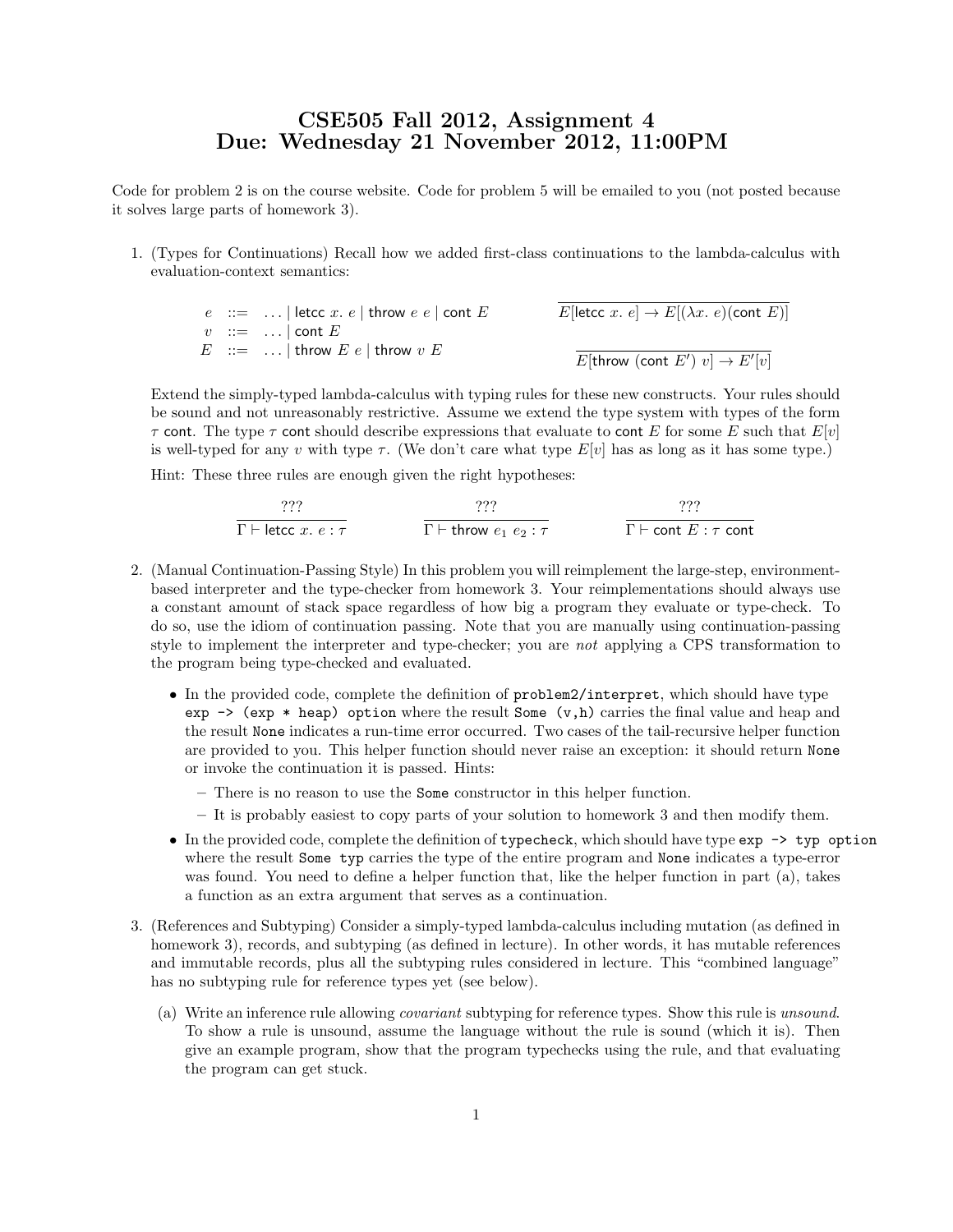- (b) Write an inference rule allowing contravariant subtyping for reference types. Show this rule is unsound.
- (c) Write an inference rule allowing invariant subtyping for reference types. Invariant subtyping means it must be covariant and contravariant. This rule is sound, but you do not have to show it. However, show that this rule is not *admissable* (i.e., it allows programs to typecheck that could not typecheck before). Keep in mind our language already has reflexive subtyping, so we can already derive  $\tau \leq \tau$  for all  $\tau$ .
- 4. (Sums and Subtyping) Consider a typed  $\lambda$ -calculus with a more flexible version of sum types than considered in lecture:
	- There are an infinite number of constructors, not just A and B. Let C range over constructors. So an example expression is  $C_7$  ( $\lambda x$ . x).
	- A single sum type  $\{C_1:\tau_1,\ldots,C_n:\tau_n\}$  can list any finite number of constructors and the types of the values they carry. So one example type would be  $+\{C_3:\text{int}, C_7:\text{int} \rightarrow \text{int}, C_2:\text{int}\}.$  Like in Caml, the order of constructors is not significant. Unlike in Caml, we are using structural typing and different types can use the same constructors (with possibly different types they carry).
	- As you should expect, a match expression can have any finite number of branches, with a different constructor for each branch. Informally (it can be formalized), a match expression has type  $\tau$  if (1) the matched expression has type  $\{C_1:\tau_1,\ldots,C_n:\tau_n\}$ , (2) for each  $C_i$  in the type there is a branch of the form  $C_i$   $x_i \rightarrow e_i$  where  $e_i$  has type  $\tau$  assuming  $x_i$  has type  $\tau_i$ .
	- The typing rule for constructor expressions can just be:

$$
\frac{\Gamma \vdash e : \tau}{\Gamma \vdash C \ e : +\{C \ \tau\}}
$$

If that seems odd, read on.

Come up with three sound and generally useful subtyping rules for these sum types and justify informally why each rule is sound. Write the rules formally.

Note: We already have rules like reflexivity and transitivity. Your rules should specifically deal with the new sum types.

- 5. (Implementing Subtyping) You have been provided an interpreter and typechecker for the language in homework 3, extended with tuples, explicit subsumption, and named types. The example program factorial uses these new features, but it will not typecheck until you implement subtype checking. Language details:
	- A program now begins with zero or more "type aliases" of the form type  $s = \tau$  where type is a keyword, s is an identifier, and  $\tau$  is a type. A type alias makes s a legal type. As for subtyping,  $s \leq \tau$  and  $\tau \leq s$ . You may assume without checking that a program's type aliases have no cyclic references (see challenge problems below) and each alias defines a different type name.
	- The typechecker does not allow implicit subsumption. However, if e has type  $\tau$  and  $\tau \leq \tau'$ , then the explicit subsumption (e :  $\tau'$ ) has type  $\tau'$ . If  $\tau$  is not a subtype of  $\tau'$ , then (e :  $\tau'$ ) should not typecheck.
	- Tuple types are written  $t1 * t2 \ldots * t$ n. There is no syntax for tuple types with fewer than 2 components even though the interpreter and typechecker support them.
	- Similarly, tuple expressions are written (e1, e2, ..., en).
	- To get a field of a tuple, use **e** i where i is an integer and the fields are numbered left-to-right starting with 1.